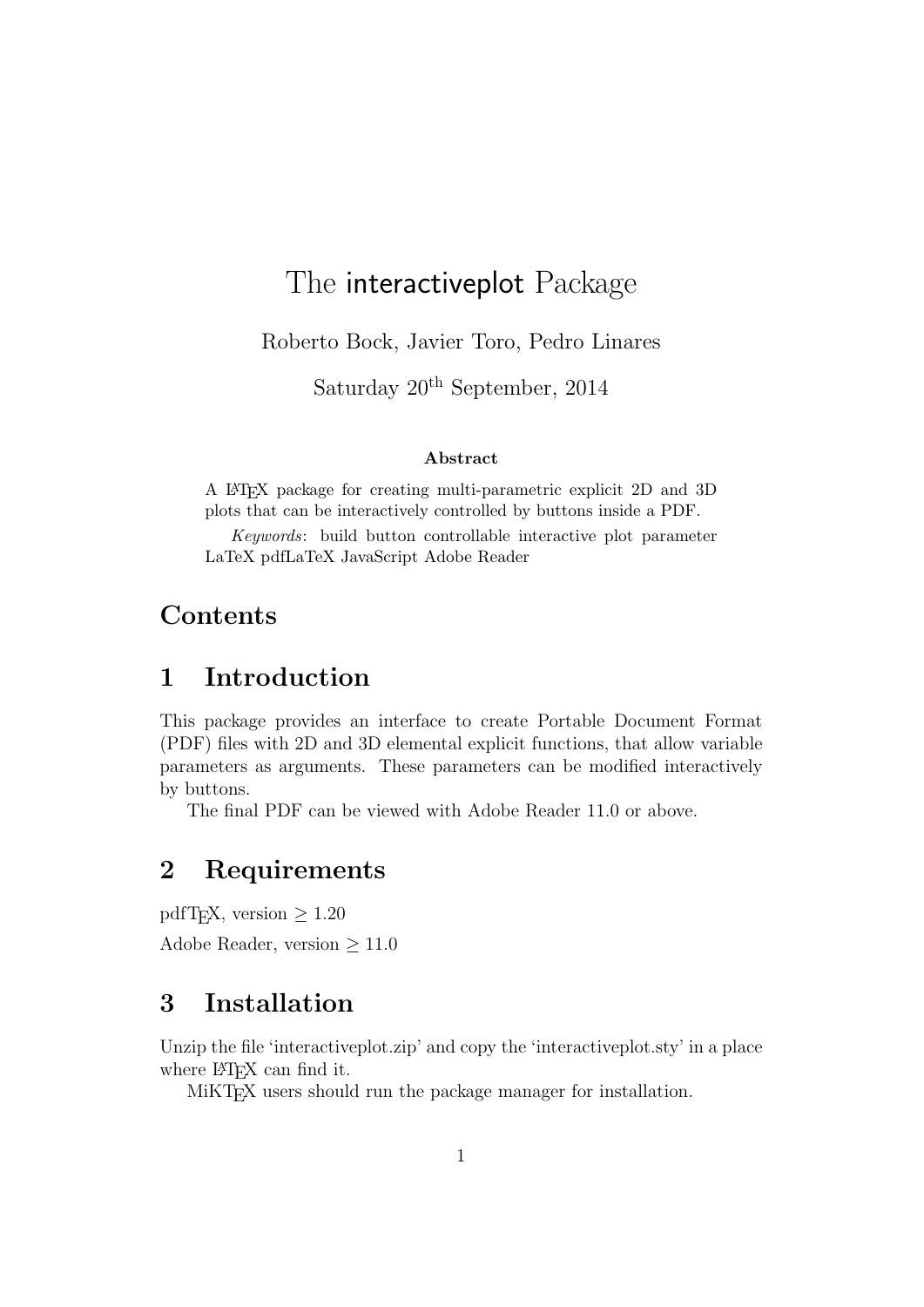# 4 Using the package

Invoke the package by putting the line

```
\usepackage{interactiveplot}
```
in the preamble of your document, i. e. somewhere between \documentclass and \begin{document}.

## 5 The user interface

Interactive plots are defined using three basic instructions provided by this package. There are two kind of graphs allowed by this package: 2D and 3D. Once you have defined the type of graph you wish to plot you have to set up the functions you would like to display.

- A 2D Graph is inserted using the environment iplotdd.
- A 3D Graph is inserted using the environment iplotddd.
- Functions are defined using the macro iplot .

### 5.1 Inserting a 2D Graph

|                  |    | \begin{iplotdd} % Environment that defines as 2D        |
|------------------|----|---------------------------------------------------------|
|                  | %  | the kind of function to be plotted                      |
|                  |    | \iplot[options] % Macro that defines the first function |
|                  | Y. | and its options                                         |
|                  |    | {<2d_function1>} % function in natural language         |
|                  |    |                                                         |
|                  |    | \iplot[optionsN] % Last function to be plotted          |
| {<2d_functionN>} |    |                                                         |
|                  |    | \end{iplotdd} % End of environment                      |

#### 5.2 Inserting a 3D Graph

|          |  | \begin{iplotddd} % Environment that defines as 3D                            |  |  |  |
|----------|--|------------------------------------------------------------------------------|--|--|--|
|          |  | % the kind of function to be plotted                                         |  |  |  |
|          |  | \iplot[options] % Macro that defines the first function<br>% and its options |  |  |  |
|          |  |                                                                              |  |  |  |
|          |  | {<3d_function1>} % function in natural language                              |  |  |  |
| $\cdots$ |  |                                                                              |  |  |  |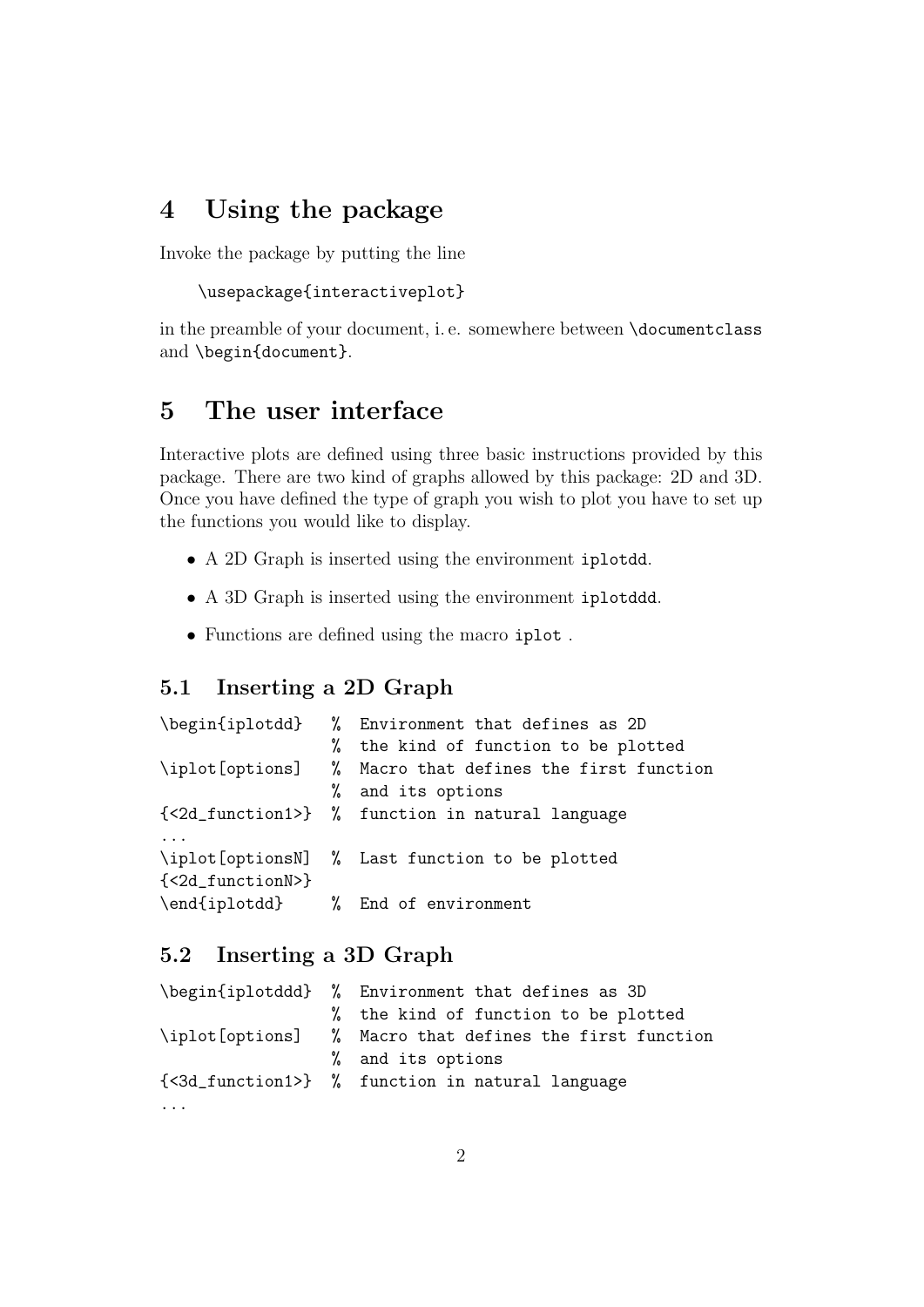```
\iplot[optionsN] % Last function to be plotted
{<3d_functionN>}
\end{iplotddd} % End of environment
```
#### 5.3 The \iplotdd and \iplotddd options.

The environments \iplotdd and \iplotddd share the same options. These are <width> and <height>.

The  $\leq$  width> and  $\leq$  height> arguments must be given in valid T<sub>EX</sub> dimensions. Horizontal and vertical dimensions of the graph are scaled independently to fit <width> and <height>.

#### 5.4 The \iplot options.

The macro \iplot is used to define the function to be graphed. This macro can be used inside an  $\iota$  iplotdd or  $\iota$  environment. If you would like to produce a 2D graph (by using the macro inside the environment \iplotdd) you have to define only  $1 \leq$  variable  $\geq$  option (explained below). If you would like to use inside a 3D graph (using the environment \iplotddd) you have to define  $2 \langle \text{variable} \rangle$  options for the \iplot macro.

The macro \iplot admits the following options:

- <var={<variable\_name>[,start[,end]]}>: this option defines the property of a variable. It has 3 entries:
	- $\leq$  variable name>: it defines the name of the variable. This value is mandatory.
	- [variable\_start]: it defines the inferior graphing limit; that is, it sets the starting value for plotting of the variable. This value is optional, if it is not defined a default value of -25 is set for the 2D case and of -1 for the 3D case.
	- [variable\_end]: it defines the superior graphing limit; that is, it sets the ending value for plotting of the variable. This value is optional, if it is not defined a default value of 25 is set for the 2D case and of 1 for the 3D case.

If you set a variable option as  $var = \{ X, -1, 1 \}$  you will get a graph plotted in the interval (-1,1).

• [param={<parameter\_name>,<value>,<step>,<start>,<end>}]: this option defines a function parameter property. It has 4 entries values: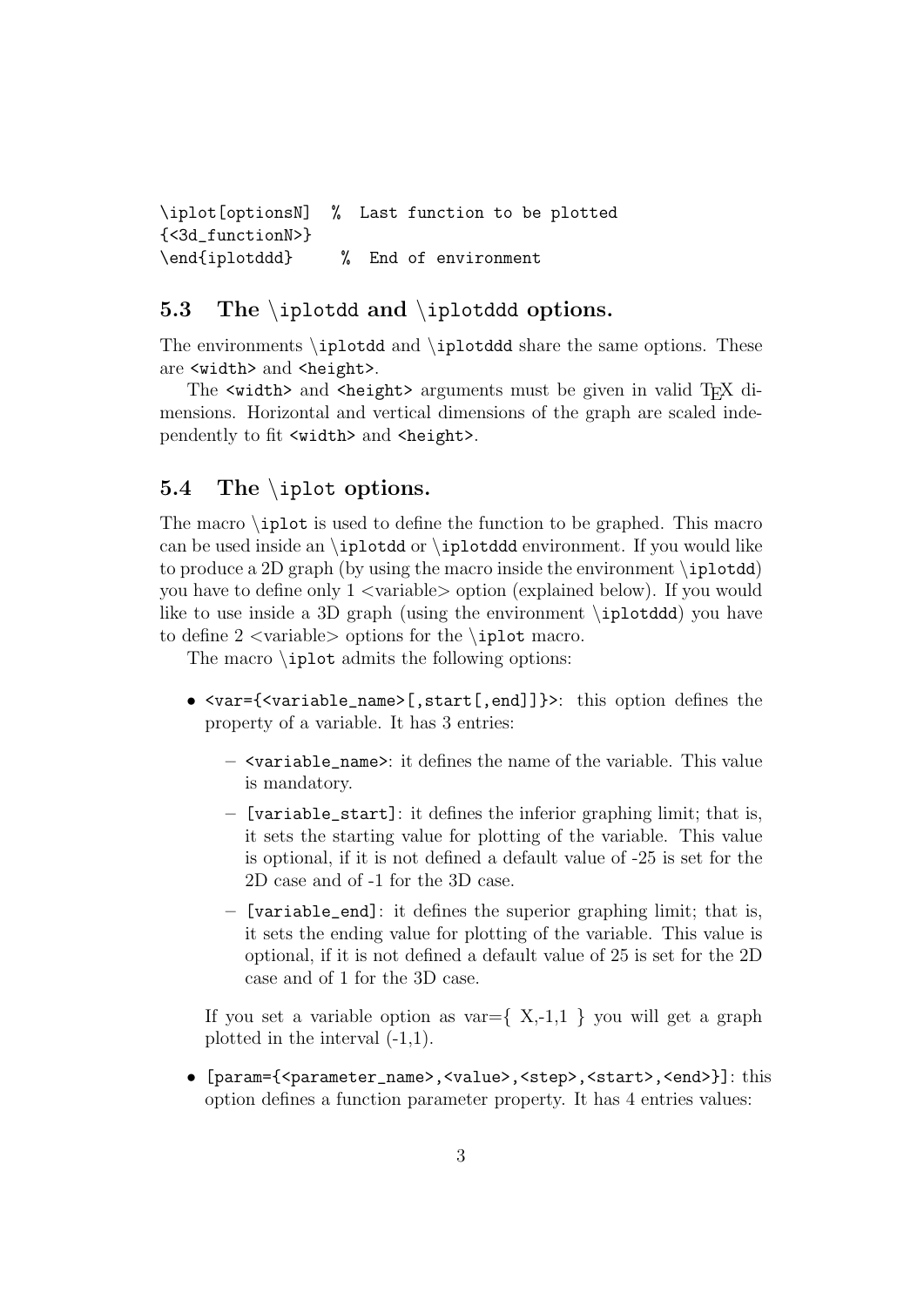- $-$  <parameter\_name>: it defines the name or label of the parameter.
- <value>: it defines the initial value of the parameter. It is used to make the first display of the graph.
- <step>: it defines a positive constant value used to increase or decrease the value of the parameter.
- <start>: it defines the minimum value that the parameter can reach.
- <end>: it defines the maximum value that the parameter can reach.

When this option is specified, it insert 2 buttons in the PDF which can be used to increase or decrease the <value> by the <step> value.

If no parameters are given, the resulting plot will be static.

- [frange={<frange>[,start[,end]]}]: this option specifies the plottable range in the Y axis in 2D case or the Z axis in 3D case.
	- $-$  <frange\_name>: it specifies the name of the function range. This value is mandatory.
	- [start]: it specifies the minimal plottable value.
	- [end]: it specifies the maximal plottable value.
- [color=<color>]: this option defines the color of the current function graph. The colors that you can select are:
	- black.
	- white.
	- red.
	- green.
	- blue.
	- $-$  cyan.
	- magenta.
	- yellow.
	- dark-gray.
	- gray.
	- light-gray.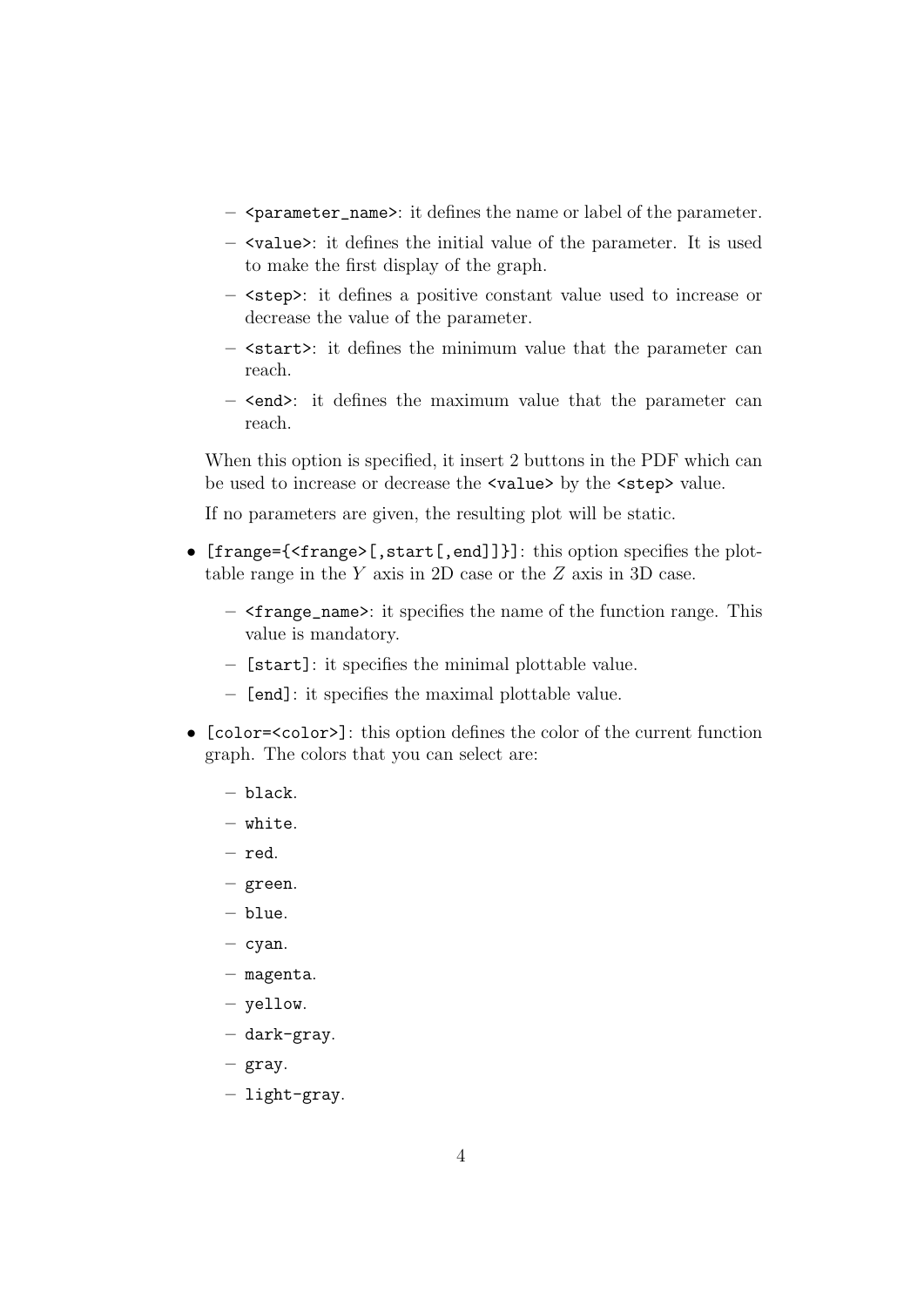If the color option is not specified, the default value is black.

• [resolution=<resolution>]: it defines the number of points used to build the graph of the function. If not specified a value of 500 or 30 will be assumed for 2D and 3D respectively.

When you use the  $\phi$  macro inside a  $\phi$  environment the  $\iota$  iplot macro builds a 2D graph. In this case, you have to define one  $\langle \text{var} \rangle$ option. When you use the \iplot macro inside a \iplotddd environment the \iplot macro builds a 3D graph. In this case, you have to define two  $\langle var \rangle$  options. The var option is not optional.

#### 5.5 The \iplot arguments.

The \iplot macro has as argument the function itself. The entire function can be composed by another functions. In this section all the admissible functions will be described:

| <b>Function Name</b>      | Normal   Inverse |      | Hyperbolic Inverse H |       |
|---------------------------|------------------|------|----------------------|-------|
| sine function             | sin              | asin | sinh                 | asinh |
| <i>cosine</i> function    | $\cos$           | acos | cosh                 | acosh |
| tangent function          | tan              | atan | tanh                 | atanh |
| <i>cotangent</i> function | $\cot$           | acot | coth                 | acoth |
| secant function           | <b>sec</b>       | asec | sech                 | asech |
| <i>cosecant</i> function  | csc              | acsc | csch                 | acsch |

Non trigonometric functions

| <b>Function Name</b>        | Syntax |  |
|-----------------------------|--------|--|
| <i>exponential</i> function | exp    |  |
| <i>square root</i> function | sqrt   |  |
| neperian logarithm          | ln     |  |
| function                    |        |  |
| <i>logarithm</i> function   | log    |  |
| <b>Power</b> function       |        |  |

### 6 Examples

In this section, two examples will be shown. The first one will show how the package can be used to display a 2D graph. The second one will show how the package can be used to display a 3D graph.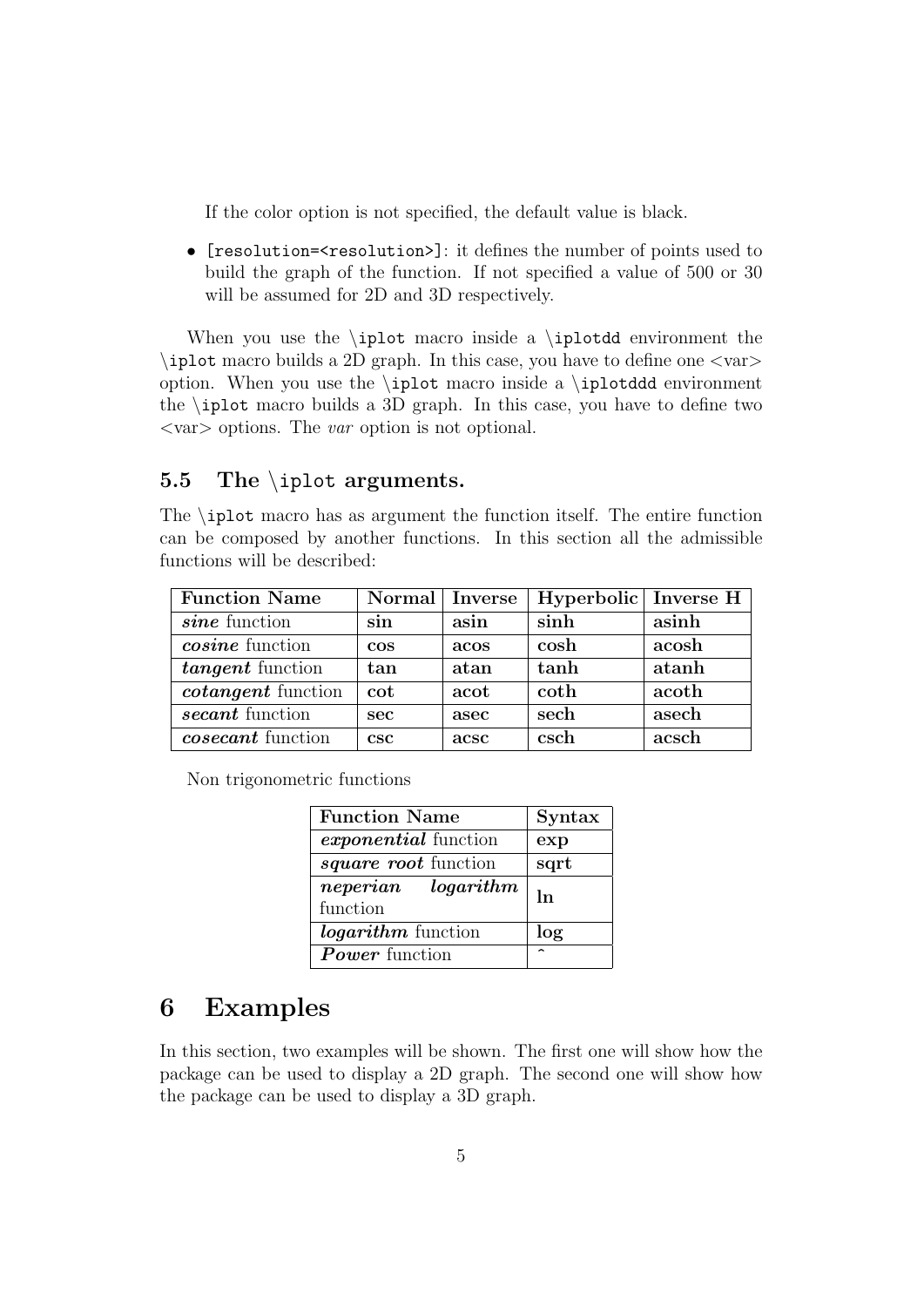### 6.1 Graphing the 2D function:  $f(x)=(x^2+p)/q+t$

This example displays the 2D function  $f(x)=(x^2+p)/q+t$ .

```
\begin{iplotdd}[width=200,height=200]
     \iplot[var={x,-5,5},param={p,-1,1,-10,10}
          ,param={q,0,1,-10,10}
          ,param={t,0,1,-10,10}
          ,color=black]
          \{(x^2+p)/q+t\}\end{iplotdd}
```
### 6.2 Graphing the 3D function:  $f(x)=x^*2t+y^2/(q+p)$

This example displays the 2D function  $f(x)=x^2*t+y^2/q+p$ .

```
\begin{iplotddd}[width=200,height=200]
     \iplot[
          var={x,-5,5},var={y,-5,5}
          ,param={p,1,1,-10,10}
          ,param={q,1,1,-10,10}
```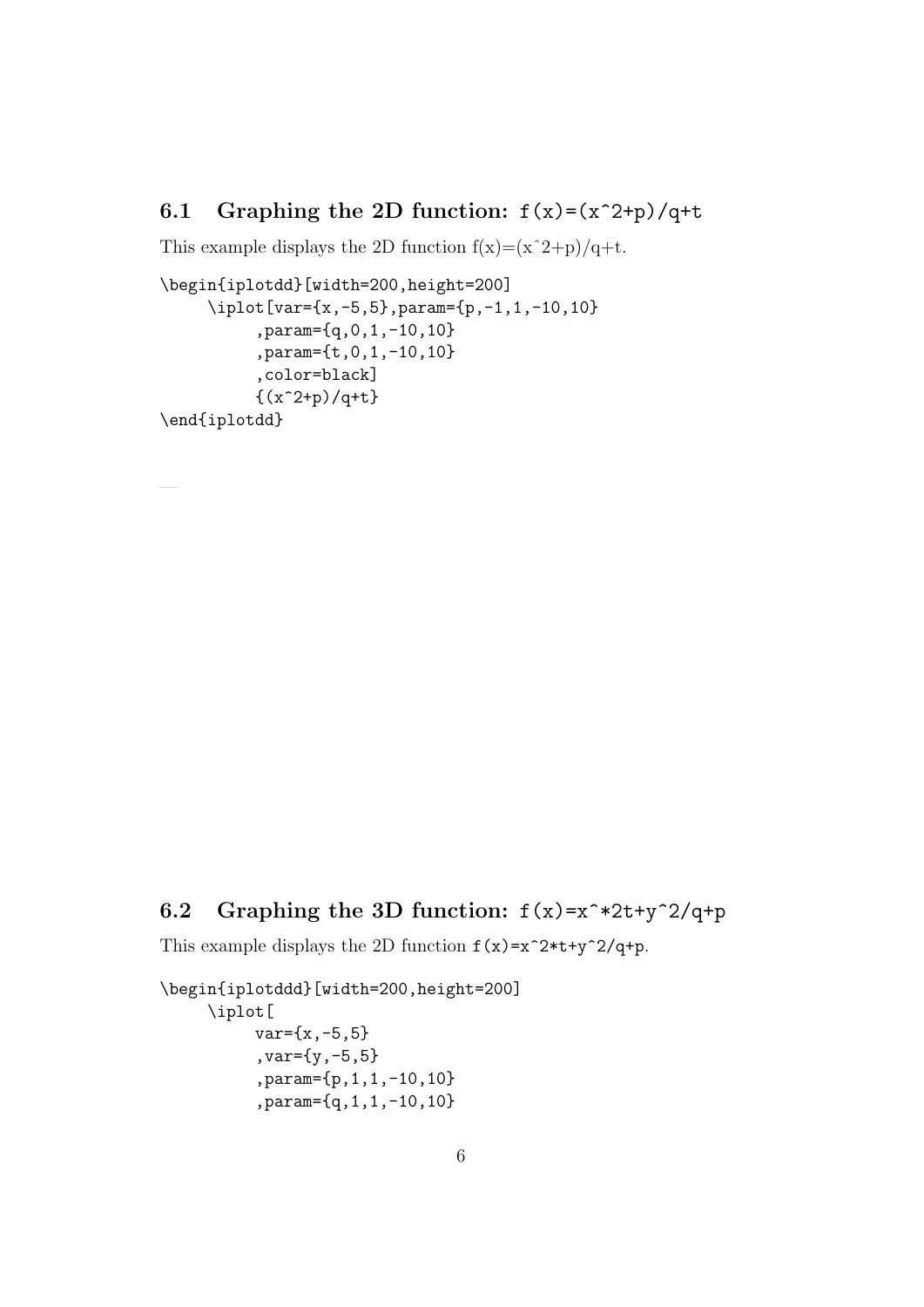,param={t,1,1,-3,7} ,frange={z,-5,5} ,color=black] {x^2\*t+y^2/q+p} \end{iplotddd}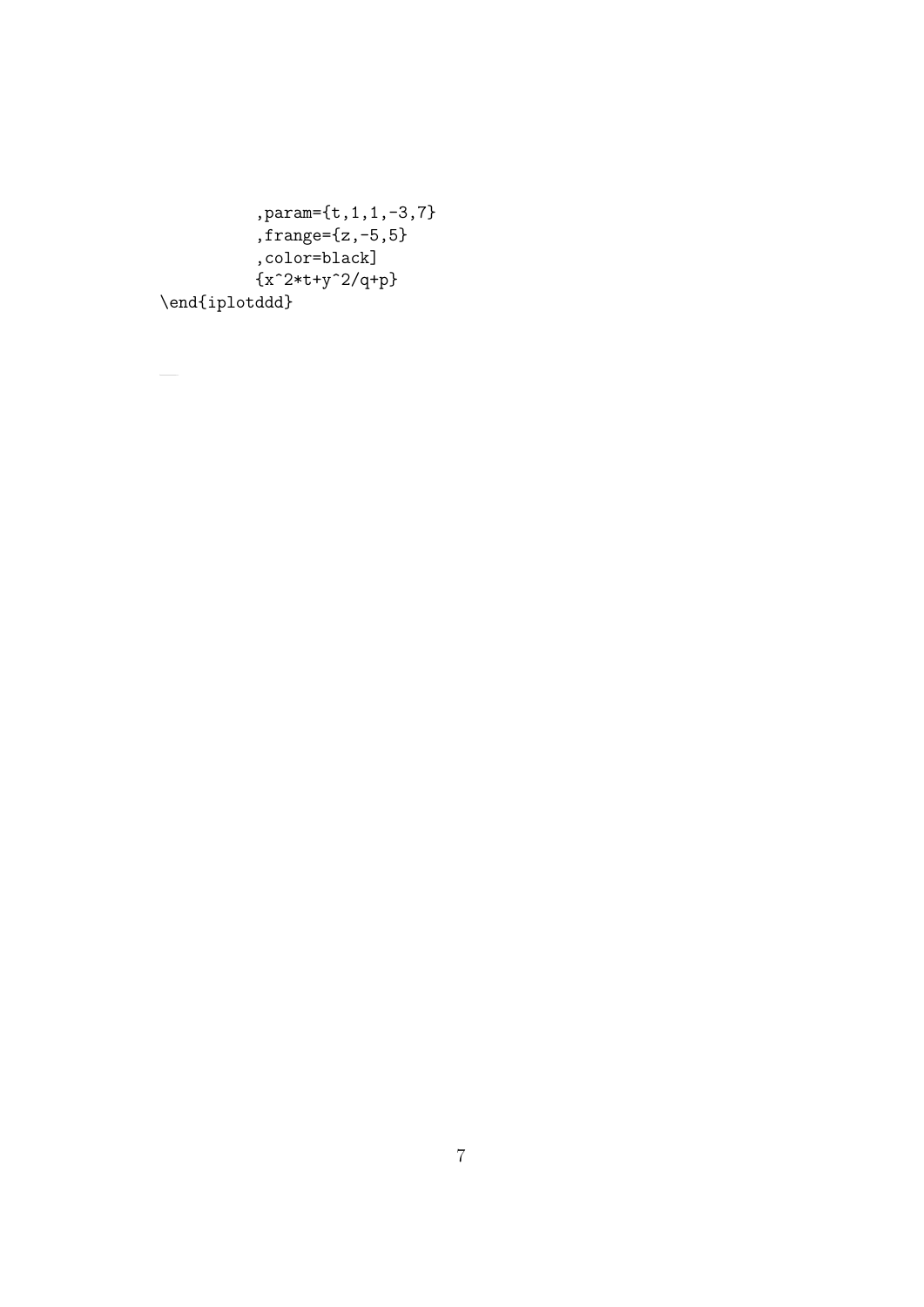# 7 Known issues

This section shows the issues you may experience during the use of this package.

### 7.1 2D Issues

When you graph a 2D function, if undefined segments between the specified graphing limits exist, the package will draw a connecting line over the undefined segment. For instance, the function  $\arcsec(x)$  is undefined in interval  $(-1,1)$  but a line connecting the inferior limit value  $(-1)$  with the superior one (1) is drawn.